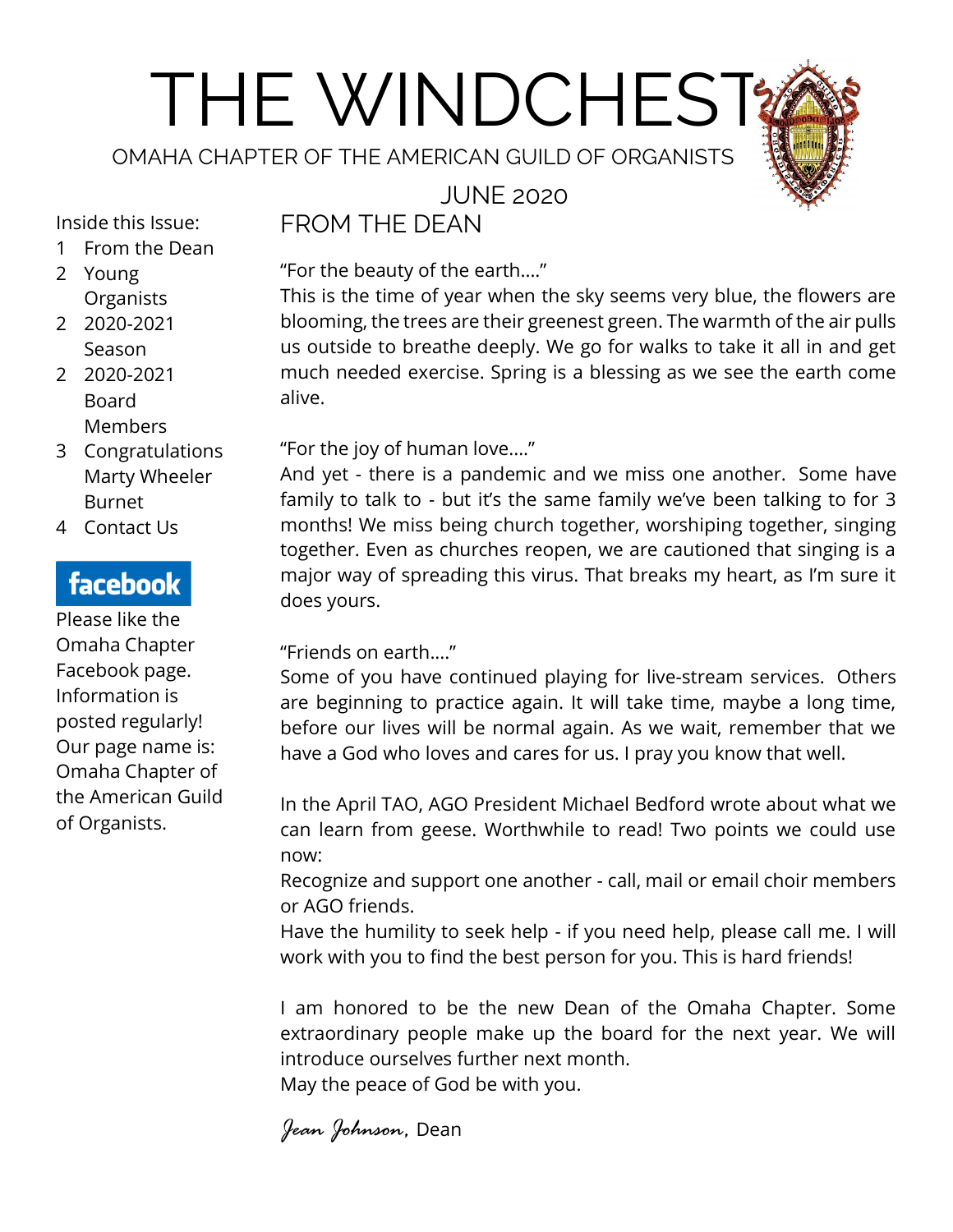## **MISSION**

The mission of the American Guild of Organists is to enrich lives through organ and choral music.

To achieve this, we:

•Encourage excellence in the performance of organ and choral music,

• Inspire, educate, and offer certification for organists and choral conductors, • Provide

networking, fellowship, and mutual support,

• Nurture future generations of organists,

• Promote the organ in its historic and evolving roles; and

• Engage wider audiences with organ and choral music.

# YOUNG ORGANISTS

If you missed Jeff Hoffman's presentation in April on Service and Program Planning, you would be doing yourself a favor if you watched it on FaceBook. Jeff spent a lot of time putting this together and it contains a wealth of information that would be beneficial for you, who are early in your careers. Did you know about Post-It-Notes tape?

## 2020-2021 SCHEDULE

Omaha Chapter Opening Meeting - September 13

Elizabeth George, the AGO Director of Member Engagement and Chapter Development will be our speaker. This will be held at Kountze Memorial Lutheran Church, 2650 Farnam. Organist Mark Jones will introduce members to the organ there. Outgoing board members J. Gordon Christensen, Gina Simpson, Dirk Lindner and Sonja Lundgren will be honored for their service to the Chapter. Time, dinner plans to be determined.

The remainder of the season will be announced once the new board can meet and finalize the details.

# 2020-2021 BOARD MEMBERS

Newly installed board members at a safe social distance!



Jeff Hoffman, Dr. Laura Rau, Dr. J. Gordon Christensen, Greg Johnson, Sr. Claudette Schitratti, David McCain, Jean Johnson, Stephen Bartelt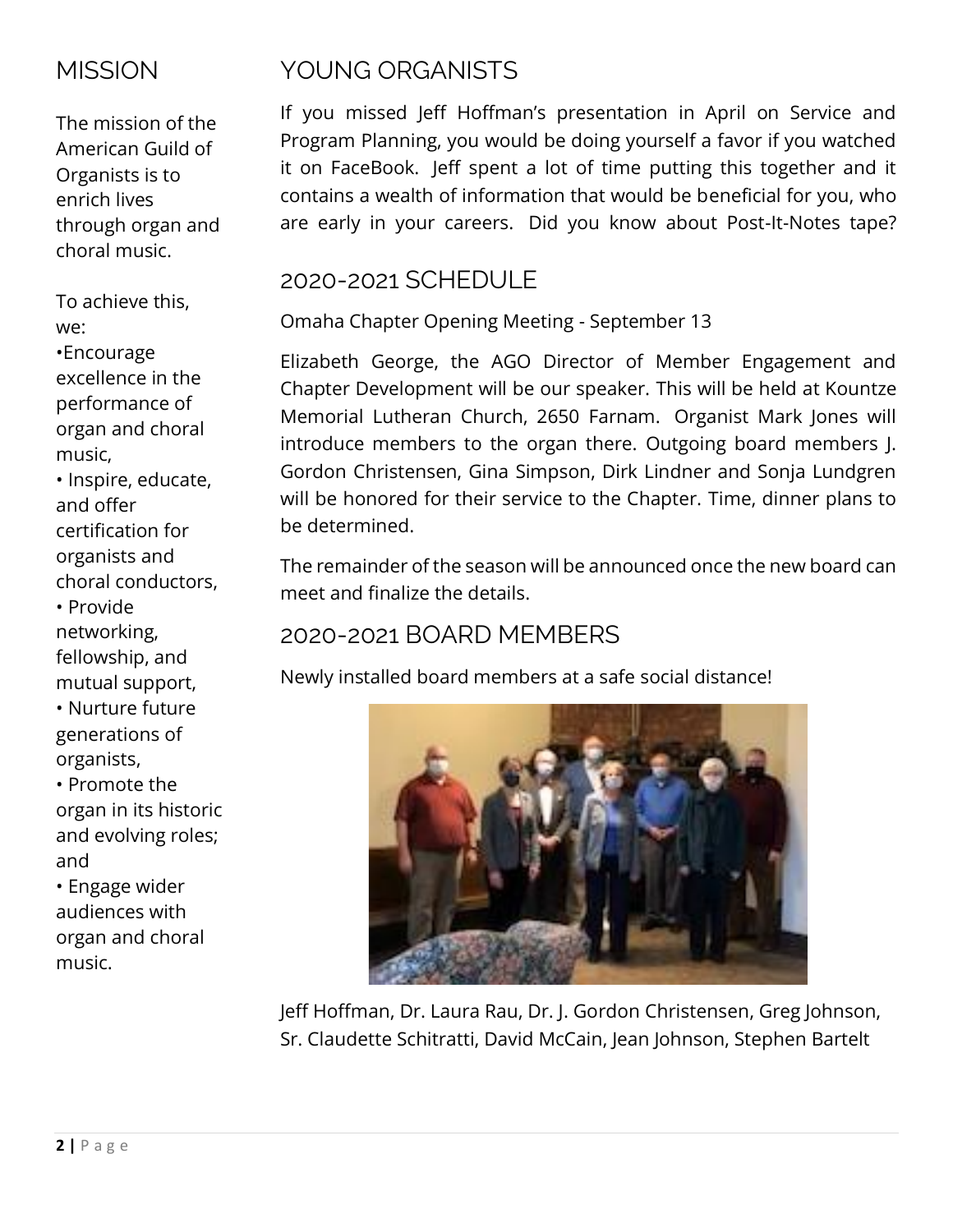**OPEN** POSITIONS LISTED ON OMAHA AGO **WEBSITE** Please visit the Omaha AGO website [www.omahaago.or](http://www.omahaago.org/open-positions) [g/open-positions](http://www.omahaago.org/open-positions) for details regarding the following open positions in the area.

### Ralston United Church of Christ -

Organist 7638 Maywood Street, Ralston, NE 68127 lynettejanssen@co x.net

#### St. Paul Lutheran Church, ELCA -

Organist Treynor, Iowa Contact Pastor Me yer at (402) 800- 7531 or [cmeyerspl@gma](mailto:cmeyerspl@gmail.com) [il.com](mailto:cmeyerspl@gmail.com)

## CONGRATULATIONS DR. MARTY WHEELER BURNETT

VTS Appoints New Faculty Member

ALEXANDRIA, VA - Following today's meeting of the Board of Trustees, Virginia Theological Seminary (VTS) announced the faculty appointment of Marty Wheeler Burnett, D.Min., M.Mus., as Associate Professor of Church Music.

"We were excited by the field of candidates we had to engage with, and we are delighted with the appointment of Dr. Burnett," said the Very Rev. Ian S. Markham, Ph.D., dean and president. "She will truly bring depth and commitment to this work."

Since 2007, Burnett has led and coordinated the music ministry at Trinity Episcopal Cathedral in Omaha, Nebraska. As Canon Precentor, she conducted the Cathedral Choir, Schola Cantorum, Requiem Choir, and Summer Choir, and served as director of the children's and youth choir program, Cantate Choral Academy. In addition, she oversaw the Handbell Ensemble and coordinated concerts and special music events. An award-winning educator, Burnett previously served as Director of Fine Arts and Associate Professor of Music at College of Saint Mary in Omaha. She currently serves as president of the Association of Anglican Musicians, an organization of musicians and clergy serving the Episcopal Church.

In 2010, she received her doctoral degree, with a liturgical music focus, from Sewanee: The University of the South. In 1988, she received her Master of Music degree (Organ Performance) from Rice University.

Burnett will move onto the VTS campus in the summer of 2020.

We are grateful to have had your talent, compassion, and encouraging spirit and smile among us for 17 years! May you be nothing but successful as you move on.